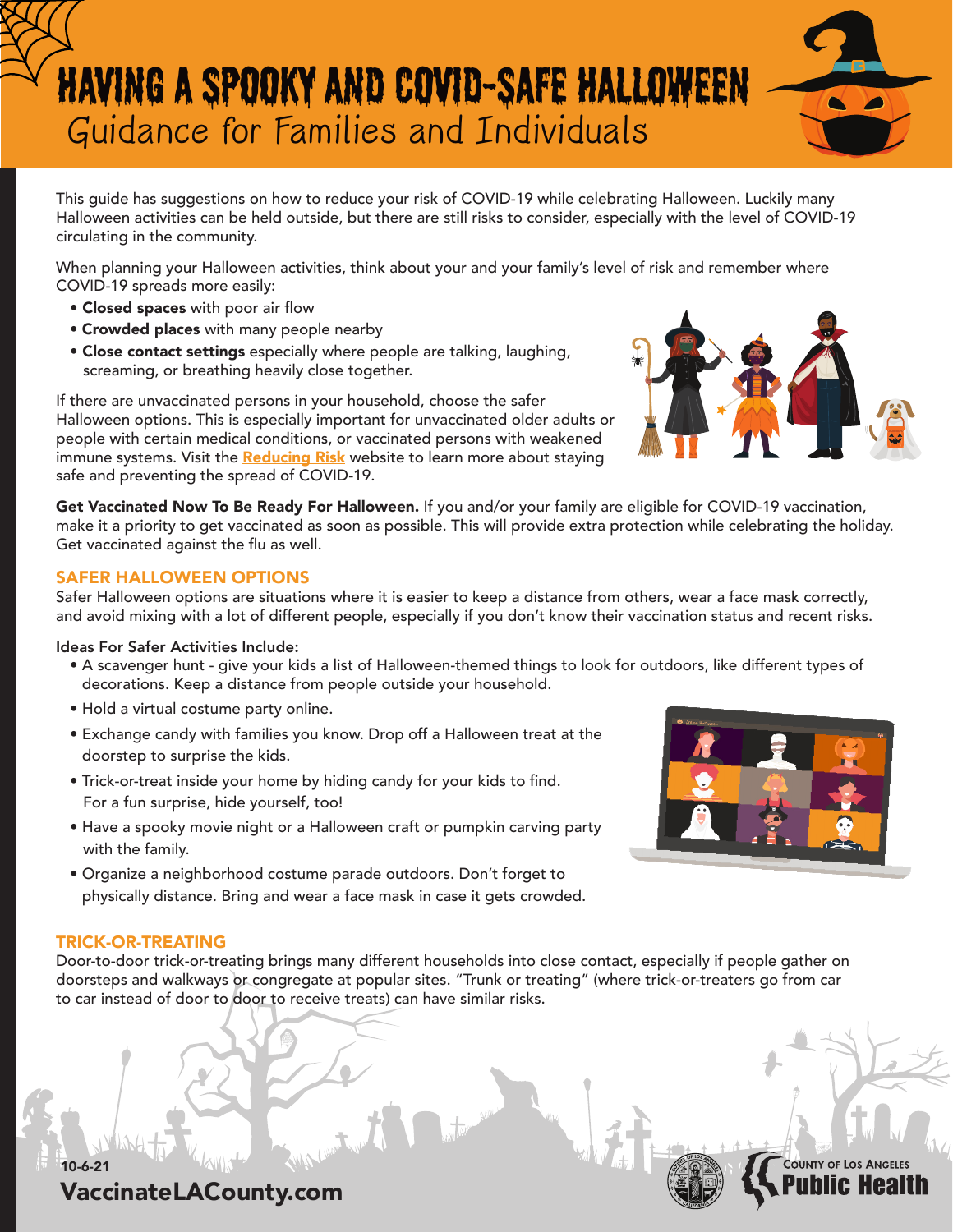# Having a Spooky and COVID-Safe Halloween Guidance for Families and Individuals

Here are ways to make these activities safer:

### *Trick-Or-Treaters*

- Keep your group small. Limit your group to your immediate household or to a small group that you know well. Avoid mixing with many different families. Don't be afraid to ask about people's vaccination status and recent risks before deciding who is safe to trick-or-treat with.
- Wear a face mask. Be creative and make your face mask part of your costume. A costume mask is NOT a substitute for a face mask that protects against COVID-19.
	- o Do not wear a costume mask over a face mask. It can make breathing more difficult.
	- o Wear a face mask if you are in a crowded outdoor place and if you must be indoors with others.
	- o Make sure that everyone in your group wears a face mask consistently and correctly if your group includes different households, especially if there are people who are not fully vaccinated.
- Keep your distance from other groups of trick-or-treaters. Wait on the sidewalk at least 6 feet from other groups. Don't gather with other groups on porches and at front doors.
- Keep hands clean. Carry hand sanitizer so that kids can clean their hands while

trick-or-treating. Remind kids to not eat or touch their face with unclean hands.

- Be flexible. If a house or street is crowded, come back later or go to another less crowded street.
- Avoid indoor spaces. Wear masks at all times when you are indoors with people from other households.

#### *Treaters*

10-6-21

If you want to give out treats, think about the level of risk you're willing to take. If you greet people at the door, you will be in close contact with many different people. If you are not fully vaccinated or you are at high risk for getting sick from COVID-19, opt for safer Halloween choices.

#### Reduce Risk When Giving Out Treats:

- Give out treats outdoors.
- Set up a grab and go treat station outside your door. Place goodie bags at least 6 feet away from you for families to pick up.
- Wear a face mask if you answer the door to trick-or-treaters. Consider wearing a face mask that provides a higher level of protection such as an N95 respirator or double mask (wear a cloth face mask over a surgical mask).
- Use tape to mark spots six feet apart on the way up to your door where people can wait.
- Use fun ways to give the candy while keeping your distance. Such as sliding the candy down a wrapping paper tube into trick-or-treat bags.



**COUNTY OF LOS**